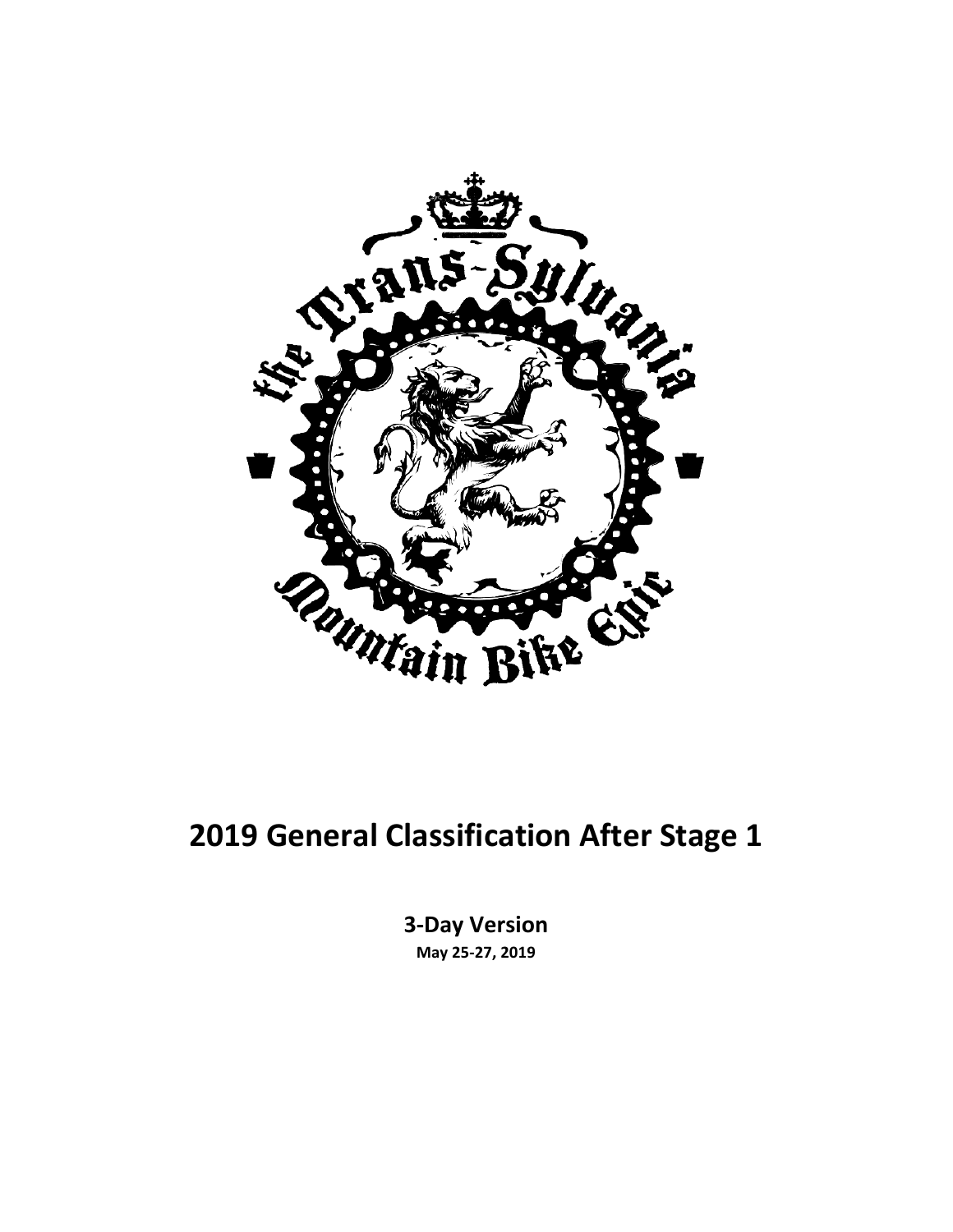# **OPEN MEN**

| <b>RANK</b>    | <b>BIB</b>       | <b>NAME</b>                  | Stage 1     | Stage 2 | Stage 3 | <b>Total Time</b> |
|----------------|------------------|------------------------------|-------------|---------|---------|-------------------|
| 1              | 57               | <b>DAN ATKINS</b>            | 02:22:34.62 |         |         | 02:22:34.62       |
| $\overline{2}$ | 302 <sub>2</sub> | <b>PAUL BOKEN</b>            | 02:40:13.33 |         |         | 02:40:13.33       |
| 3              | 305              | <b>JOHN CLAUSEN</b>          | 02:43:28.85 |         |         | 02:43:28.85       |
| 4              | <b>300</b>       | <b>JARED STRITSMAN</b>       | 02:44:17.63 |         |         | 02:44:17.63       |
| 5              | 301              | <b>MATT BURKE</b>            | 02:49:11.49 |         |         | 02:49:11.49       |
| 6              | 58               | <b>SCOTT GRAY</b>            | 02:49:58.77 |         |         | 02:49:58.77       |
| 7              | 304              | <b>DAVID VAN SCHIE</b>       | 02:52:35.00 |         |         | 02:52:35.00       |
| 8              | 39               | <b>JOHN MCGURL</b>           | 03:07:35.87 |         |         | 03:07:35.87       |
| 9              | 307              | <b>PHILLIP LICHTENWALNER</b> | 03:15:46.01 |         |         | 03:15:46.01       |
| 10             | 303              | <b>GREGORY RUSHTON</b>       | 04:22:56.94 |         |         | 04:22:56.94       |
|                |                  |                              |             |         |         |                   |

# **OPEN WOMEN**

| <b>RANK</b> | <b>BIB</b> | <b>NAMF</b>         | Stage 1     | Stage 2 | Stage 3 | <b>Total Time</b> |
|-------------|------------|---------------------|-------------|---------|---------|-------------------|
|             |            | 322 JESSICA NANKMAN | 02:52:37.46 |         |         | 02:52:37.46       |
|             |            | 323 CINDY COPLEY    | 03:05:06.27 |         |         | 03:05:06.27       |
|             |            | 320 CHRISTINA ALSOP | 03:30:02.22 |         |         | 03:30:02.22       |

### **MEN 40-49**

| <b>RANK</b>      | <b>BIB</b> | <b>NAME</b>          | Stage 1     | Stage 2 | Stage 3 | <b>Total Time</b> |
|------------------|------------|----------------------|-------------|---------|---------|-------------------|
| 1                | 344        | <b>SEAN FRODYMA</b>  | 02:38:23.69 |         |         | 02:38:23.69       |
| $\overline{2}$   | 343        | <b>IAN ODELL</b>     | 02:39:40.01 |         |         | 02:39:40.01       |
| 3                | 349        | <b>NICK CROSSED</b>  | 02:52:01.75 |         |         | 02:52:01.75       |
| $\boldsymbol{4}$ | 347        | <b>BRIAN CAREY</b>   | 03:03:31.18 |         |         | 03:03:31.18       |
| 5                | 348        | <b>STEVE SCHWARZ</b> | 03:16:53.18 |         |         | 03:16:53.18       |
| 6                | 342        | <b>JOSHUA CALVI</b>  | 03:19:01.15 |         |         | 03:19:01.15       |
| 7                | 341        | <b>MICHAEL JONES</b> | 03:59:35.46 |         |         | 03:59:35.46       |